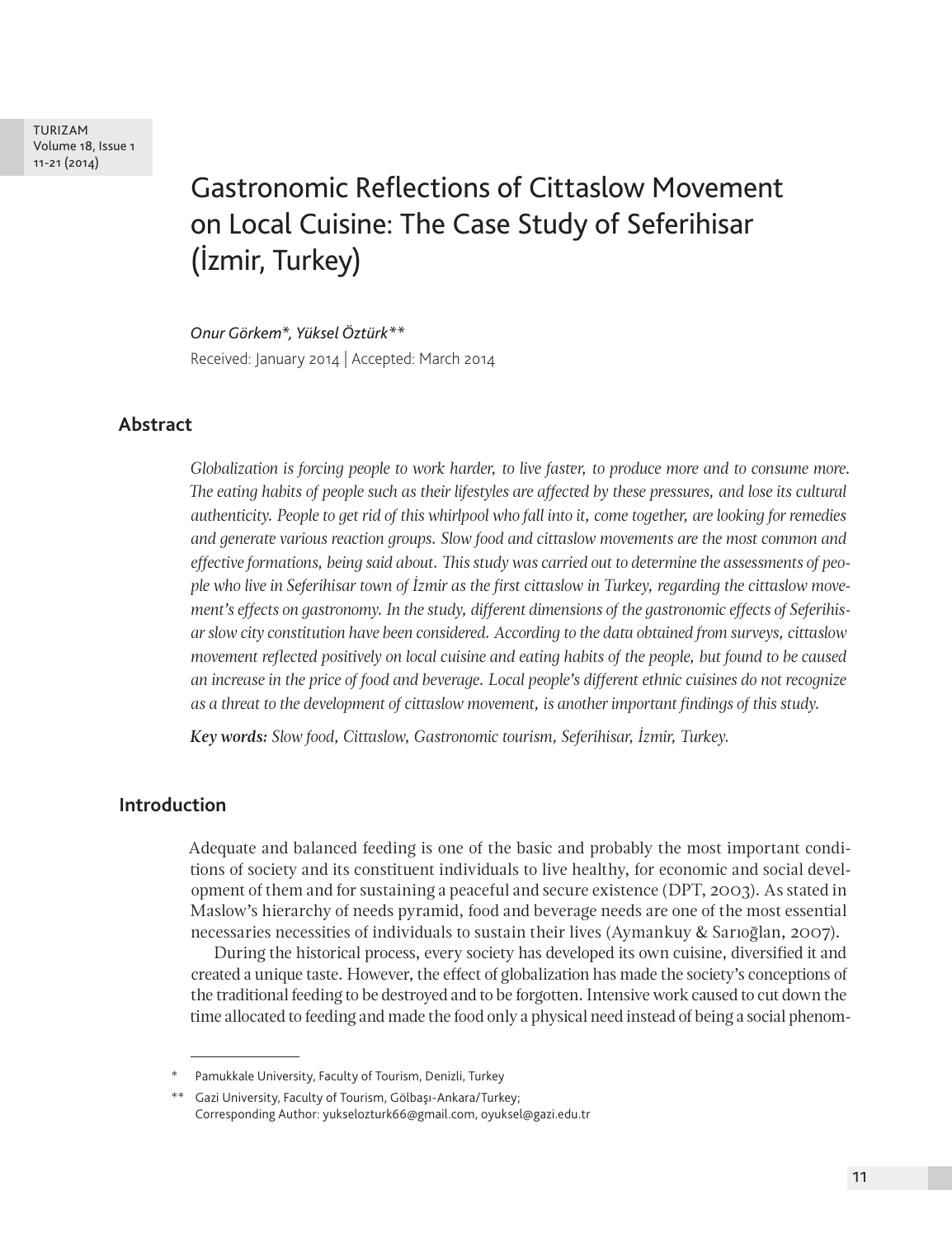enon. The concept of fast food feeding as a product of globalization is another factor that accelerates the oblivion process of the traditional dietary habits and local cuisine. Especially the international chains of fast food brands from around the world are in an effort to pervade the precept of monotype feeding. The process of feeding habits standardization leads to cultural standardization, therefore, leads to the people standardization. To avoid people from the negative effects of globalization and to protect the cultural values, the various response groups in national and international scale have been formed for searching solutions by coming together. Slow food and cittaslow movements are among the most common and effective formations which is said. As it was said, in many studies that has been previously done regarding to the development and philosophy of slow food movement (Miele & Murdoch 2002; Labelle 2004; Laudan 2004; Meneley 2004; Donati 2005; Weiner, 2005; Walter, 2009; Chi, 2010; Günerhan et al. 2010; Mayer & Knox, 2010), slow food movement as opposed to uniformization of societies' feeding habits, it adopts the philosophy of "good, clean and fair food" for everyone.

The Cittaslow movement aims to protect traditional and natural feeding habits of slow food movement to encourage the use of local food products, to draw attention to the disadvantage of fast food feeding and to move the sustainable use of natural resource philosophy to the urban dimension. Especially, the registered dwelling unit as cittaslow, is a remarkable destination for cultural tourists. On the other hand, it is possible to say that slow cities are destinations for natural gastronomy tourism. Because the philosophy of slow food and Cittaslow exactly coincides with the philosophy of gastronomy tourism. From this point, the basic aim of the study is to analyze the reflections of cittaslow movement on the local and the other ethnic cuisine and on the local food and beverage prices. The study was shaped according to the assessments of the first cittaslow's residents in Turkey, Seferihisar town of İzmir, on the subject.

## **Literature Review**

#### Slow Food and Cittaslow Movement

Slow food movement, was born as a reaction of many icons of globalization against the hegemony and it has a cultural barricade property. Slow food movement which has been started in reaction to a McDonald's restaurant, wanted to be opened in the city center of Rome, near the historic Spanish steps (Reiger, 2004), has aimed at protection of traditional foods and production methods, transmission of local plant and animal species to future generations. This movement was started by small groups constituted of gastronomic writers and cuisine chefs, in 1986, in a small town, named Bra, located in the Piedmont region in northern Italy.

Slow food movement for centuries has become a resistance symbol of mankinds' traditional delicacies, that passing through the filter of the culture, against the cola and hamburger also it has been adopted by spreading around the world in the short time. But the slow food movement has advocated objects which are beyond the above-mentioned objects, not only the satiation, getting a taste of food is a human right.

Cittaslow consists of città (city) word in the Italian and slow word in English; it has been used in a sense of the quiet city. Cittaslow is a non-governmental organization (NGO), it emerged from the slow food movement in order to for standardization of globalization, cities and city residents and preventing of lifestyles' local characteristics that are forgotten. It is the association that towns and cities participated in because they do not want to be one of homogenous places, created by globalization; they want to take place in the world stage while protect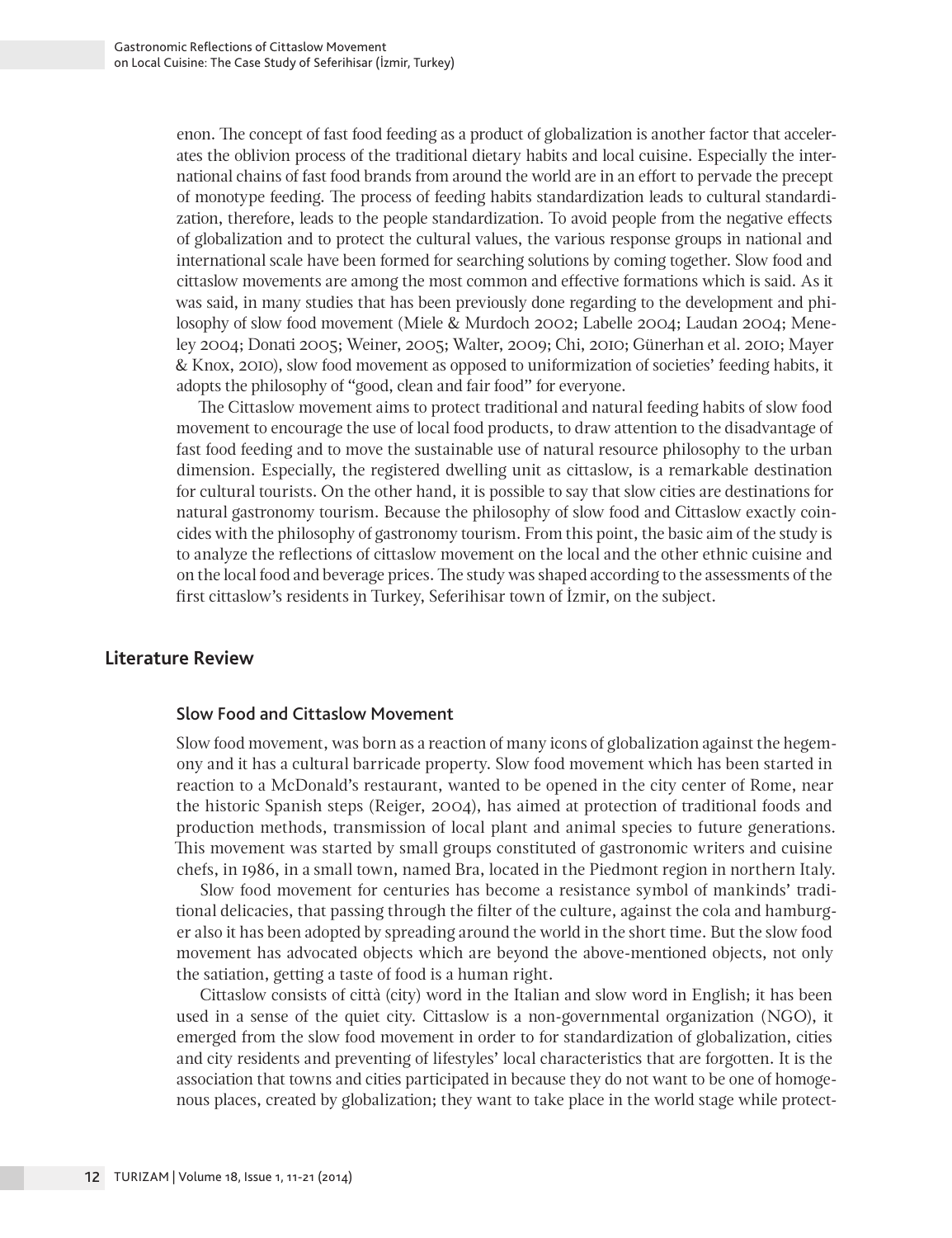ing their local identity and characteristics. The Cittaslow movement emerged in 1999 towards the vision of Paolo Saturnini who was the former head of the Chianti municipality in Greve. Paolo Saturnine had carried the idea of the cities' assessments by themselves and different development model to the national dimension in order to improve the quality of life. His ideals, in short time, have been adopted by the mayors of Bra (Francesco Guida), Orvieto (Stefano Cimicchi), Positano (Domenico Marroni) and slow food president Carlo Petrini (www. cittaslowseferihisar.org). According to the 2014 (January) data; the Cittaslow movement has a wide network, consisted of 179 members of city and town from 28 different countries.

To be a member of cittaslow network, the city population must be less than 50,000 and must carry out at least 50% of the criteria given by cittaslow association. The criterion has been continuously controlled to see that cities which are the member of association in advancing process, protecting or not protecting these criteria.

Criteria headings that has been foreseen, listed as below; environmental policies (11 units), infrastructure policies (13 units), technologies and facilities for the urban quality (9 units), to protect domestic production (11 units), hospitality (5 units), awareness (3 units), support of slow food activities and projects (7 units).

Slow food and cittaslow philosophy do not only aim to generalize the healthy and natural feeding or to protect the traditional feeding habits and the natural structure, also, they aim to organize against a precept that is big fish eating *little fish* which is in the global economic system. The basis of the movement comprises of the survival of local farmers and other food producers that cannot afford to compete with brands of fast food, providing services on an international scale.

#### Local Cuisine and Gastronomy Tourism

When cuisine is mentioned, it is not only a food and beverage of a nation's cuisine, at the same time, it is required to describe the preparation of these foods and beverage and their service methods, tools and materials used in service, cuisine's location and architecture, food ceremonies and similar activities (Ciğerim, 1999). Davis and McBride (2008) has defined cuisine, "is an expression method form of culture such as sculpture or dance ".

On the other hand, for thousands of years people, who travel, must meet the needs of accommodation and foods during they are away from home. Therefore, the history of food and beverage businesses, such as history of accommodation businesses has a very long background. The emergence of the inns in the west and the caravanserais in the east, in the 13th century, were formed the basis for hotels and food and beverage businesses (Koçak, 1997). However, the necessaries for eating and drinking rather than just a physical need, such as Göktan (2000) pointed out, is to attract people's interest with gastronomic activities like traditional clothes, traditional cuisine materials, containers, leaks, cooking methods and techniques. Because food culture which has consisted of the essential elements such as the lifestyle of each society and sense of taste, passed from generation to generation for hundreds of years and it has become the representative of that culture.

Studies which have been done for determination of the new tourists' profile in the world shows that the tourists were interested in the country's cuisine as same well as that countries historical and touristic places. Cultural tourists travel to taste different flavors as well as to see the different places (Yenen, 2007). The interest to the cuisine and wine-themed tourism in global scale has increased in recent years and this increase has been expected to continue (Deneault, 2002).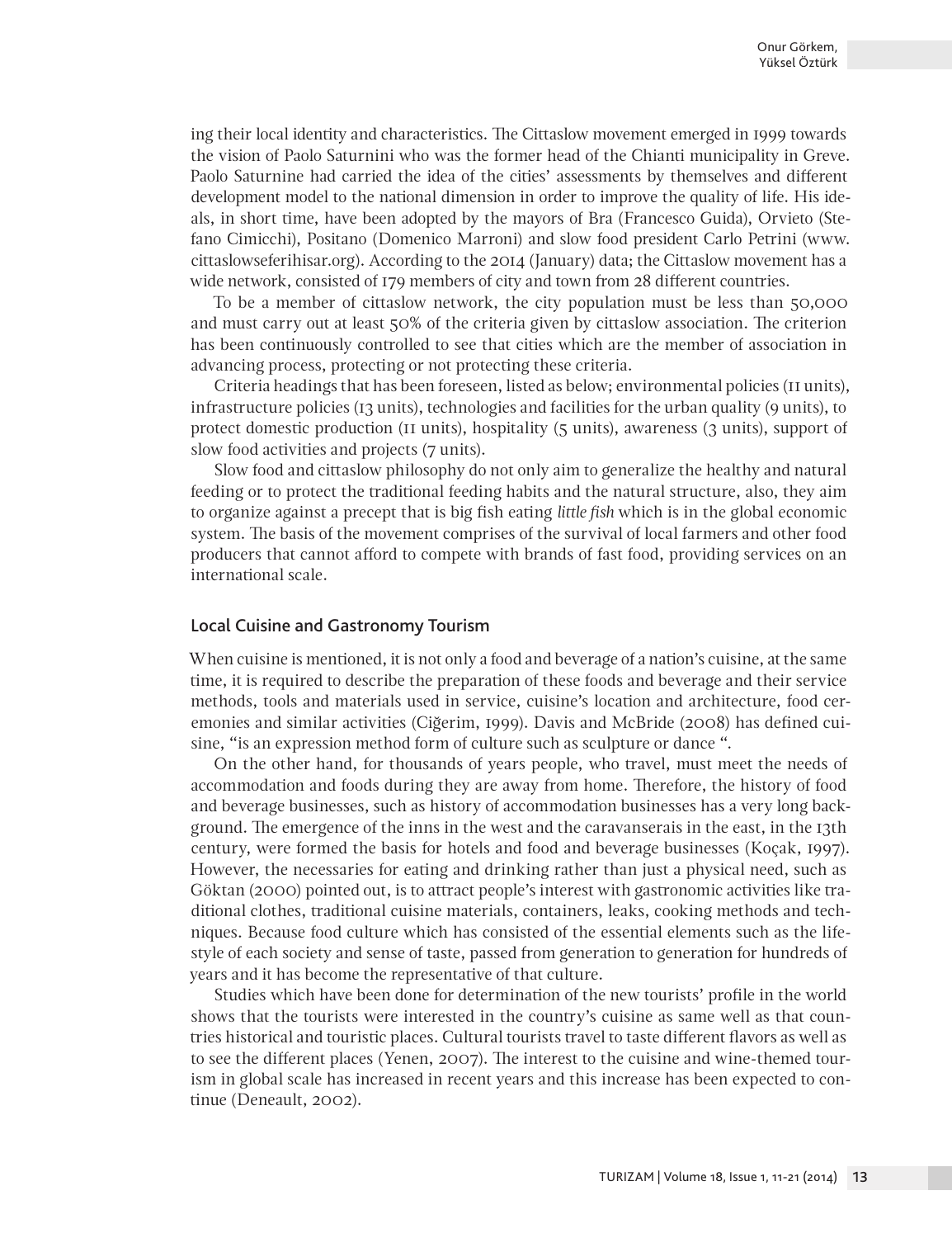Food can play an important role in differentiating touristic destination from the others. Branding of cuisine according to the nations (Chinese, French, Italian, Turkish, Mexican, etc.) has led to a positive relationship between food and destinations (Okumuş et al. 2007).

Do people travel to taste the new flavors they want or do they taste different flavors at their home to feel themselves like they are traveling? No matter what is the answer is, there is a high relationship between food and tourism. The concurrence between food and tourism has been defined as cuisine - gastronomic tourism (Molz, 2007). Gastronomy tourism has provided a significantly contribution to the sustainability of tourism. This contribution will extend with increase of leisure types such as; cuisine, wine, cooking and farm-themed holiday (Barkat & Vermignon, 2006). The term of gastronomy tourism was first used by Long (2004) in 1998 in order to recognize the other cultures with dimension of food and wine. Wolf (2002) was defined cuisine and gastronomy tourism as "food and beverage research, enjoying fully and traveling for the purpose of obtaining unforgettable gastronomic experience" (Kivela & Crotts, 2006).

Salvador Dali was said that "if beauty was not defeated it does not mean anything". Indeed, in terms of tourist attractions items, some cafes, bars and restaurants, providing services, in Rome and Paris are important value as well as the Colosseum and the Louvre. The local cuisine of Tuscany and Provence, cities attracts millions of tourists over and over again to these popular destinations (Fox, 2007). The Canadian Tourism Commission described gastronomy tourism as an important component of cultural tourism, which is developing very fast. On the other hand, in 2002, strategy towards the development of activities related to wine and culinary tourism, developed by the Tasmania Tourism Association has given results in a little while and it has been shown increase in amount of tourist expenditure per capita along with their overnight period (Shenoy, 2005). Slow food and cittaslow movements with its philosophy, which was aimed to protect and present the traditional cuisine, to support the local producers, to protect the forgotten plant and animal species diversity, has accelerated the development of gastronomy tourism.

## **Method**

## Object of Study

Cittaslow movement was born with philosophy of protection of cultural values, natural environment, lifestyle and traditional feeding habits. Cittaslow philosophy is an interesting subject that to what extent is effective in cities and towns, including the network of cittaslows. Accordingly, the main aim of the study is to analyze the effect of the projects and activities related to the slow food dimension of cittaslow movement, on the local cuisine, the ethnic cuisine and the prices of food and beverage industry. For this object, try to answer the following questions;

- 1. What is the level of participants' assessments towards the gastronomic effect of Cittaslow movement?
- 2. Do the participants' assessments towards the gastronomic effect of cittaslow movement vary according to their demographic characteristics?
- 3. Within the scope of the movement of cittaslow, is there a significant difference between the participants' assessments towards the factors that affect the gastronomy?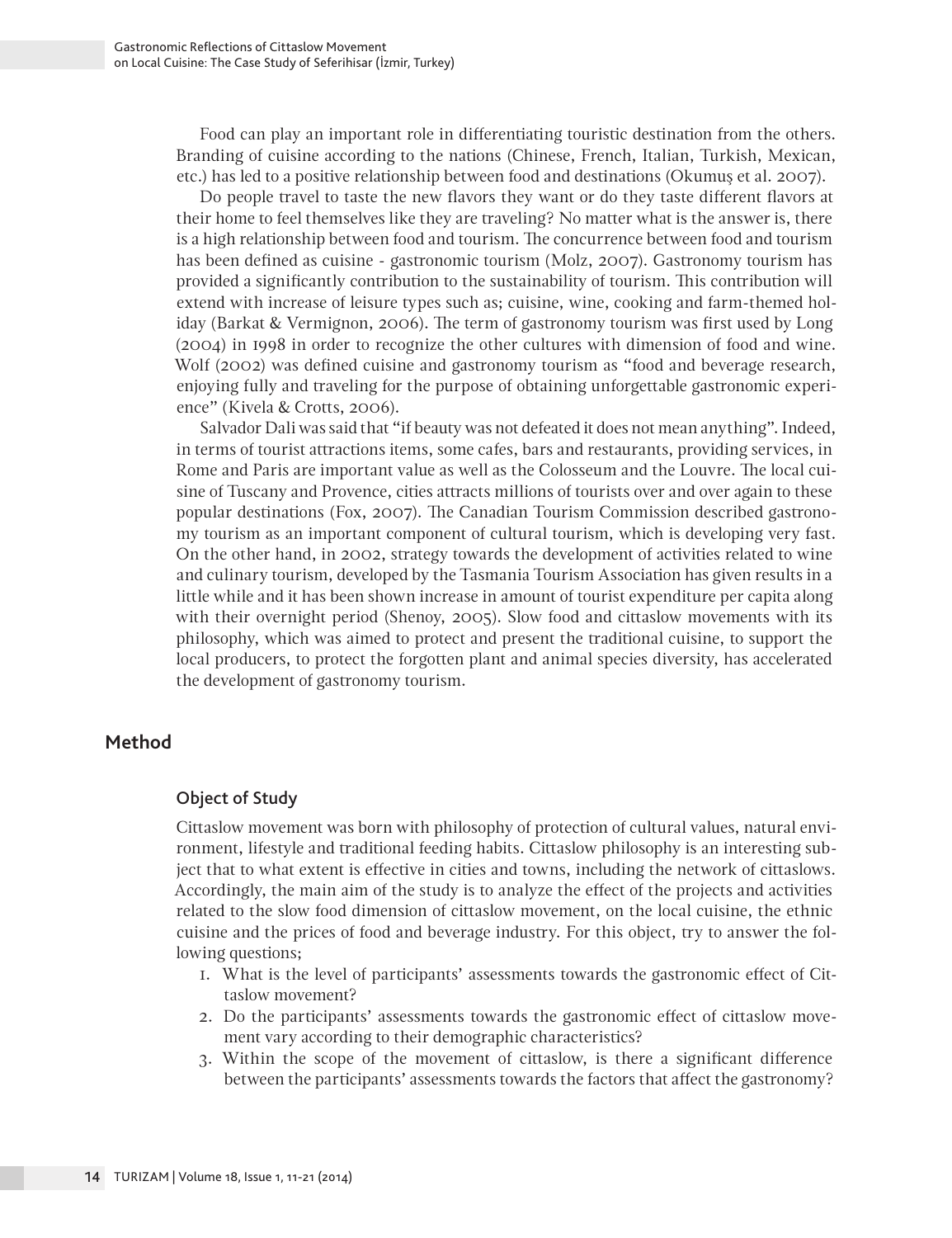#### Data Collection and Analysis

In the study, the questionnaire method was used for data collection. This questionnaire form was developed according to the slow food criteria of cittaslow movement. In the first part of the questionnaire, formed from two parts, 7 questions concerning to the individual characteristics of participants were given. In the second part of it, the 19 closed-ended questions related to the effect of the slow food movement on, local cuisine and city residents (13), prices of food and beverage industry (3) and other ethnic cuisines (3) were given. In addition, in the questionnaire form, the open-ended question towards the different assessments of the participants about the subject was given. Participation level in each expression, that were in the second part of the questionnaire, was graded according to the  $5$ -point Likert-type scale ( $I =$ strongly disagree,  $2 =$  less agree,  $3 =$  moderately agree,  $4 =$  agree,  $5 =$  strongly agree).

In addition, as results of the "One way analysis of variance for independent samples (ANOVA)", for the variables that significantly vary among themselves, "Multiple comparison (Tukey HSD) test" was done to identify this difference between which ones have occurred. As a result of "One-Way Analysis of Variance for relevant sample (ANOVA)", for the variables that significantly vary among themselves, "Multiple comparison (Bonferroni) test "was done to determine this difference between which ones have occurred. Related to the reflection of Cittaslow gastronomic movement, reliability (Cronbach's Alpha) and factor analysis were applied to the questionnaire.

## **Research Findings**

Within the framework of the study, 53.5% of participants were female, 46.5% of them were male. By examining the age distribution of participants, it was observed that the rate of the 36-50 years of old was 36.4%, 25 and under 25 years of old was 32.6%. It was understood that 51.7% of the participants were married, 48.3% of them were single, 28.7% of them were in secondary school and 20.4% of them had a graduate degree. By examining the occupational distribution of the participants, it was found that 25.6% of participants were the public health workers, 19.4% of them were students. In terms of their income levels, monthly income of a large majority, 36,7%, were 700 TL (Turkish Lira). On the other hand, 41.3% of the participants were eating 1-2 times per month at outside, 37% of them were not eating any food at the outside.

The reliability coefficient (Cronbach's Alpha) related to the slow city movement's effects on "the local cuisine and the conscious of feeding" was calculated as  $\alpha = 0.93$ , the effects on "the prices of food and beverage sector" was calculated as a= 0.75 and the effects on "the other ethnic cuisines" was calculated as  $\alpha$  = 0.72 (Table 1).

| <b>Factors</b>                                                   | Rate of variance<br>explanation | Cumulative<br>Variance | Reliability coefficient<br>(α) |  |
|------------------------------------------------------------------|---------------------------------|------------------------|--------------------------------|--|
| The effects on the local cuisine and the<br>conscious of feeding | 38.99%                          | 38.99%                 | 0.93                           |  |
| The effects on the prices of food and<br>beverage sector         | 13.45%                          | 52.44%                 | 0,75                           |  |
| The effects on the other ethnic cuisines                         | 9.34%                           | 61,78%                 | 0,72                           |  |

**Table 1.** Total Variance and Reliability Coefficients of Questionnaire that Explained Related To The Gastronomic Reflections of Being Seferihisar as a Cittaslow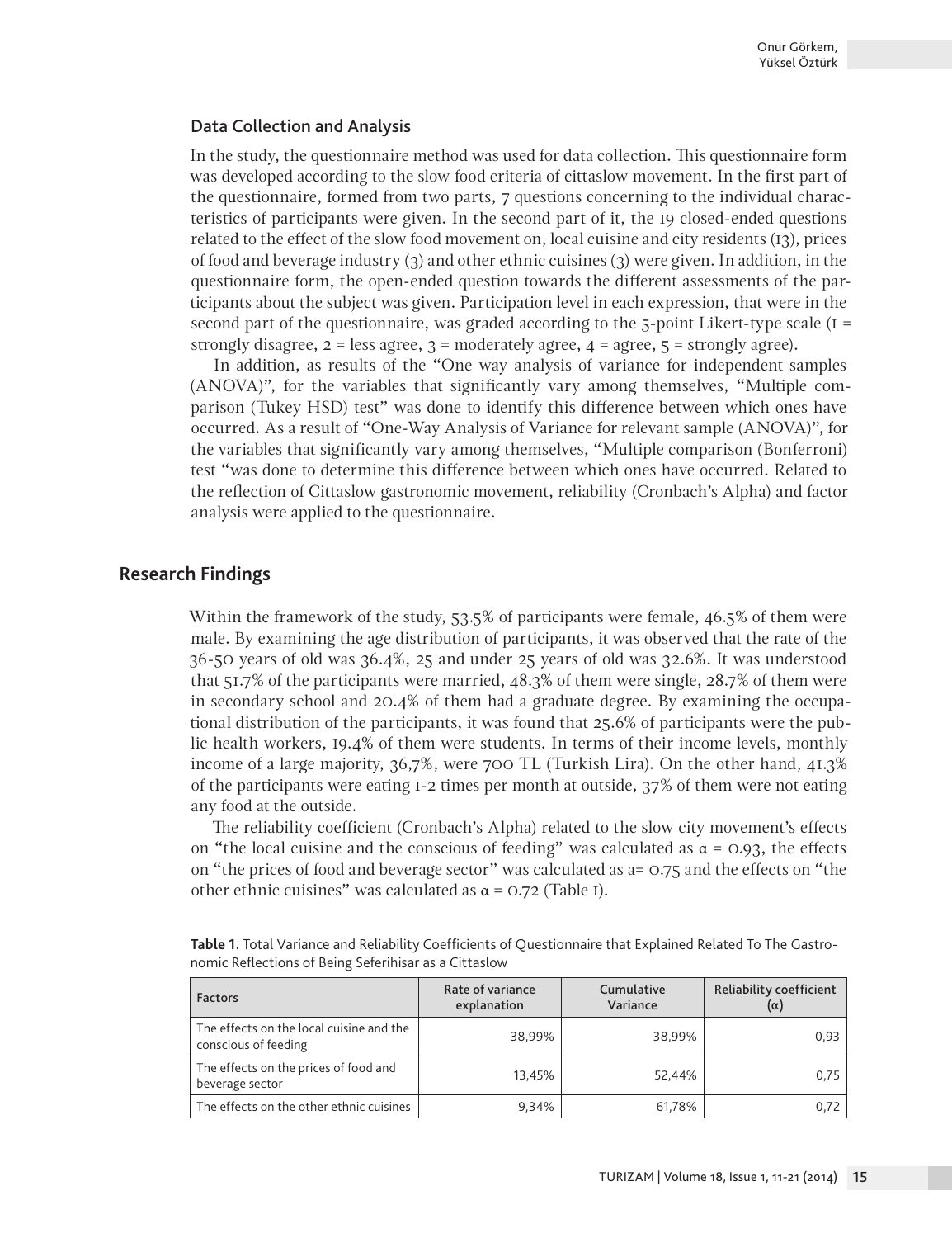Three factors (dimension), collected from the 19 expressions of questionnaire, related to the gastronomic effects of being Seferihisar as a slow city, explain the 61.78 percent of total variability. The dimension of "the effects on the local cuisine and the conscious of feeding" is the factor that describing the variability in the highest rate (38.99%), "the effects on the other ethnic cuisines" is a factor that describing the variability in the lowest rate (9.34%).

According to the findings concerning to the effect of being Seferihisar as a "cittaslow" on the local cuisine are given in Table 2, it has been seen that the average for each expression was above 3 as a median. It has been seen that the standard deviation values, especially for the dimension of "the effects on the local cuisine and the consciousness of feeding" (the first 13 expressions), was around 1. The standard deviation values of the participants' opinions towards the factor of "the effects on the local cuisine and the consciousness of feeding "did not show a lot of distribution. It can be said that their assessments toward the factors of "the effect on the price of food and beverage sector" and "the effects on the other cuisine" showed a wider distribution.

According to the findings, participants' opinion toward the expression of "the effects on the local cuisine and the consciousness of feeding" showed the distribution in the range of  $\bar{x}$  $\bar{x}$  = 4.03 -  $\bar{x}$  = 4.42. The most positive opinions, according to the participants' assessments, were "being Seferihisar as the slow city is an opportunity to introduce the traditional cuisine of the city to the visitors"  $(\bar{x} = 4.42)$  and "being Seferihisar as a cittaslow is an opportunity for survival of plants and seeds, peculiar to the region and used to make traditional foods"  $(\bar{x} = 4.33)$ . The average level of 4.17 for the expression of "being Seferihisar as a cittaslow is an opportunity for city to organize local culinary -themed tours in it" can be interpreted in accordance with the cittaslow movement is an effective step to develop the gastronomy tourism in Seferihisar.

On the other hand, the average concerning to the expression of "being Seferihisar as cittaslow is an opportunity for farmers to accelerate the transition to organic agriculture," was 4.12, concerning to the expression of" being Seferihisar as cittaslow is an opportunity for local food producers to get value for their effort" was 4, 22 and towards the expression of "being Seferihisar as a cittaslow is an opportunity for city residents to gain their awareness of the consumption of foodstuffs, produced in the region," was 4.10. The figures show that local producers and consumers of cittaslow Seferihisar agree about the philosophy of slow food that is "good, clean and fair" food production and consumption.

According to the findings in Table 2, it has been understood that there is a significant difference with respect to the results of Bonferroni test (p <0.01) that the participants' opinions due to the dimension of "the effects on the local cuisine and conscious feeding", "the effects on the prices of food and beverage sector" and "the effects on the other ethnic cuisines". By examining averages of dimensions, while the most positive dimension about the participants' opinion is  $(\bar{x} = 4.18)$  "the effects on the local cuisine and conscious feeding", the most negative dimension about the participants' opinion is  $(\bar{x} = 3.17)$  "the effects on the prices of food and beverage sector".

**Table 2.** The Comparison of Factors Related to the Gastronomic Reflections of Cittaslow Movement

| <b>Factors</b>                                         |            | s.d. |       |
|--------------------------------------------------------|------------|------|-------|
| The effects on the local cuisine and conscious feeding | $4,18$ (a) | 0.69 |       |
| The effects on the prices of food and beverage sector  | 3,17(b)    | 1.13 | 0.001 |
| The effects on the other ethnic cuisines               | $3,42$ (c) | l 11 |       |

 *p<0,01 a, b, c: There is a significant difference between dimensions with different letters.*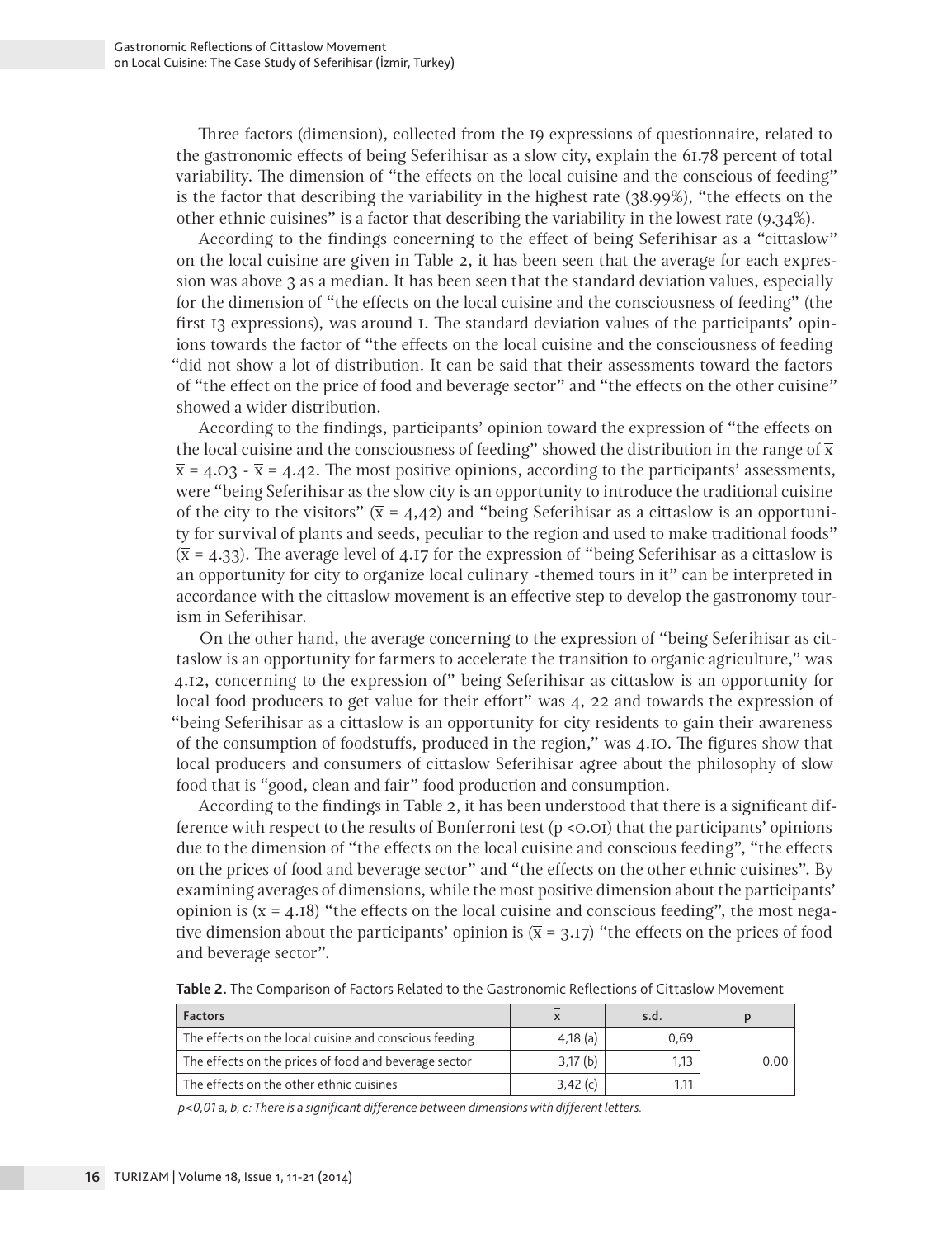It is seemed that being Seferihisar as a cittaslow, that has considerable effect on the local cuisine. It is understood that cittaslow movement has objects towards the local cuisine such as; protection of traditional foods, introducing to the visitors, passing to the future generations, pervading of the local and organic food consumption, is effective in Seferihisar. However, besides these positive developments, the cittaslow movement has caused to an increase in the prices of food and beverage sector. It can be said that this development has been originated from the changes in the balance of supply and demand. Increase in demand for the local production of foodstuffs has led to price increases. Indeed, in this respect, Mayer and Knox (2010) indicated that people, who are living in metropolitan cities, will want to have the second house in cittaslows and this would lead to an increase in other prices.

On the other hand, it is remarkable that participants' opinion  $(\bar{x} = 3.42)$  due to the statement that setting up of the businesses that presenting of the foods belongs to the different regions and countries' cuisine in Seferihisar, is not a threat to cittaslow movement. This finding can be interpreted in accordance with "the protection and promotion of local cuisine, does not require the exclusion of other ethnic cuisines". This sentence is very important to set forth the positive thoughts of Seferihisar people due to the other cultures. Because the philosophy of cittaslow does not advocate the exclusion of another culture, it advocates the removal of the local culture. Regarding to the subject, according to the Donadio (2009: 13), in the city of Lucca, located in Tuscana of Italy, the city council did not give permission to an entrepreneur who wanted to open a kebab restaurant with reason of "it would distort the local culture and historical identity". A case against the city council that was accused of racism was opened and the subject caused discussions in multicultural Europe where the global economy prevailed in there. As seen in Table 3, the participants' assessments towards the effect of cittaslow movement on the local cuisine, has seemed to have a significant difference according to their gender.

**Table 3.** The Comparison of Participants' Assessments Towards The Effects of Their Gender and the Cittaslow Movement on The Local Cuisine

| Gender | . . | $\lambda$ | s.d. |                  |      |
|--------|-----|-----------|------|------------------|------|
| Female | 207 | 4,28      | 0,70 | 27Q<br>L, I<br>╯ |      |
| Male   | 180 | 4,08      | 0,67 |                  | 0,00 |

 *p<0,05 There are significant differences between groups (p<0,05).*

Towards the effects of the cittaslow movement, the females participants' assessments ( $\bar{x}$  = 4.28), were more positive that the male participants' assessments ( $\bar{x}$  = 4.08). However, being the average of each of the two groups upon 4 points indicated that gastronomic effect of this movement was how effectively. The participants' assessments towards the factor of the cittaslow movement's effect on the other ethnic cuisines, to see if there is differences according to the educational status or not, are given in Table 4, to see if there is differences according to their age or not, are given in Table 5. As it can be seen in Table 4, there is no significant difference between the assessments towards the effect of the cittaslow movement and the educational status of participants on the other ethnic cuisines.

The assessments towards respondents with different educational level and the other ethnic cuisines, has no effect on the cittaslow movement in Seferihisar, distributed in the range between  $\bar{x}$  = 3.15 to  $\bar{x}$  = 3.83. Not perceiving of other ethnic cuisines, offering the service, as a threat, is remarkable as well as very important for the sustainability of the local cuisine in Seferihisar. Because the cittaslow philosophy advocates the public awareness for the pro-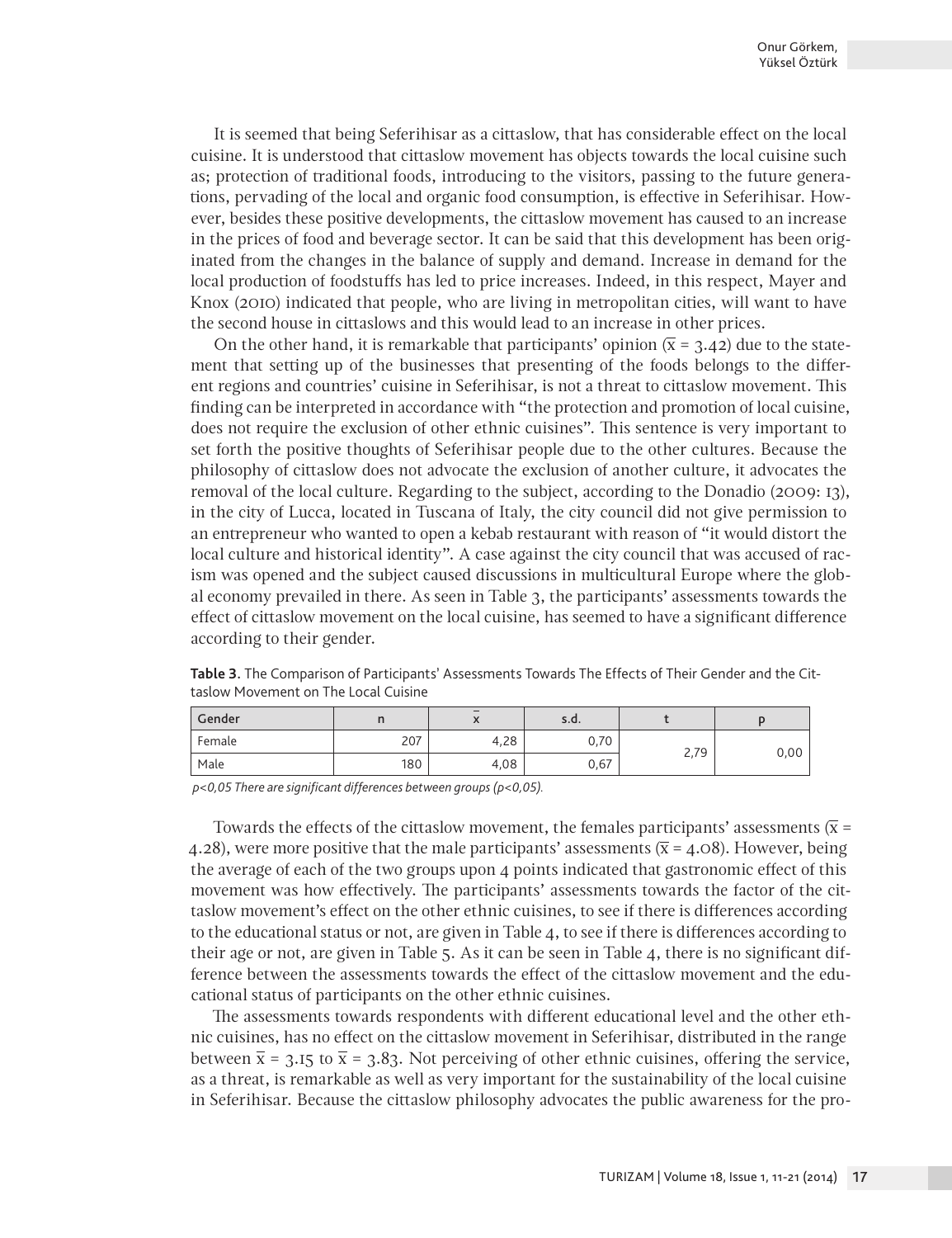| <b>Educational Status of Participation</b> | n   | $\boldsymbol{\mathsf{x}}$ | s.d. |      |
|--------------------------------------------|-----|---------------------------|------|------|
| Primary school                             | 65  | 3,55                      | 1,07 |      |
| Secondary school                           | 111 | 3,56                      | 1,03 |      |
| High school                                | 84  | 3,34                      | 1,15 |      |
| Undergraduate                              | 40  | 3,15                      | 1,39 | 0,20 |
| Associate degree                           | 79  | 3,29                      | 1,06 |      |
| Postgraduate                               | 8   | 3,83                      | 0,53 |      |

**Table 4.** The Comparison of Assessments Towards the Participants' Educational Status and the Factor of the Other Ethnic Cuisines Effects on the Comparison of Assessments

 *p>0,05: There is no significant difference between the dimensions.* 

tection of the local cuisine and its components. In this respect, it aims to raise residents and visitors of the city's awareness about sociological, economic and biological reflection of feeding with foods that made by local, organic and traditional methods. However, this objective does not require seeing the other ethnic cuisines as a potential risk. Research findings indicate that the people of Seferihisar got the message significantly correct and focused on their own cultural values. There is no significant difference between the participants' age and their assessments towards the effect of the cittaslow movement on the other ethnic cuisines, was seen in Table 5.

**Table 5.** The comparison of Assessments Towards the participants' Age with Factor of the Slow City Movement Effects on the Other Ethnic Cuisines

| <b>Educational statue</b> | n   | X    | s.d. | p    |
|---------------------------|-----|------|------|------|
| 25 and under 25 years old | 126 | 3,50 | 0.94 |      |
| 26-35 years old           | 64  | 3,14 | 1,22 |      |
| 36-50 years old           | 141 | 3,40 | 1,20 | 0,08 |
| 51 and over 51 years old  | 56  | 3,62 | 1,02 |      |

 *p>0,05: There is no significant difference between the dimensions.*

The averages of young- elderly Seferihisar participants' evaluation towards the other ethnic cuisines distributed between 3.14 up to 3.62. Regarding to the subject, it is remarkable that the averages of the participants' evaluation, who were 51 years and above,  $(\bar{x} = 3.62)$ , is higher than the other participants' ones. This result is important in respect to emphasize on tolerance and cultural self-confidence of young - the elderly Anatolian people.

#### **Conclusions**

In this study, the effect of the gastronomic dimension of cittaslow movement, aims at the protection of cities in cultural, environmental and economic sense, has been evaluated in accordance with the opinions of Seferihisar residents, as the first representative of the slow city in Turkey. Research findings, shows that two years' experience of Seferihisar as a cittaslow, has been reflected positively on the local cuisine. It seems that it is very common that in the town, the cittaslow movement has been considerably adopted and the movement was the opportunity for protection and promotion of local cuisine. It is effective in raising the city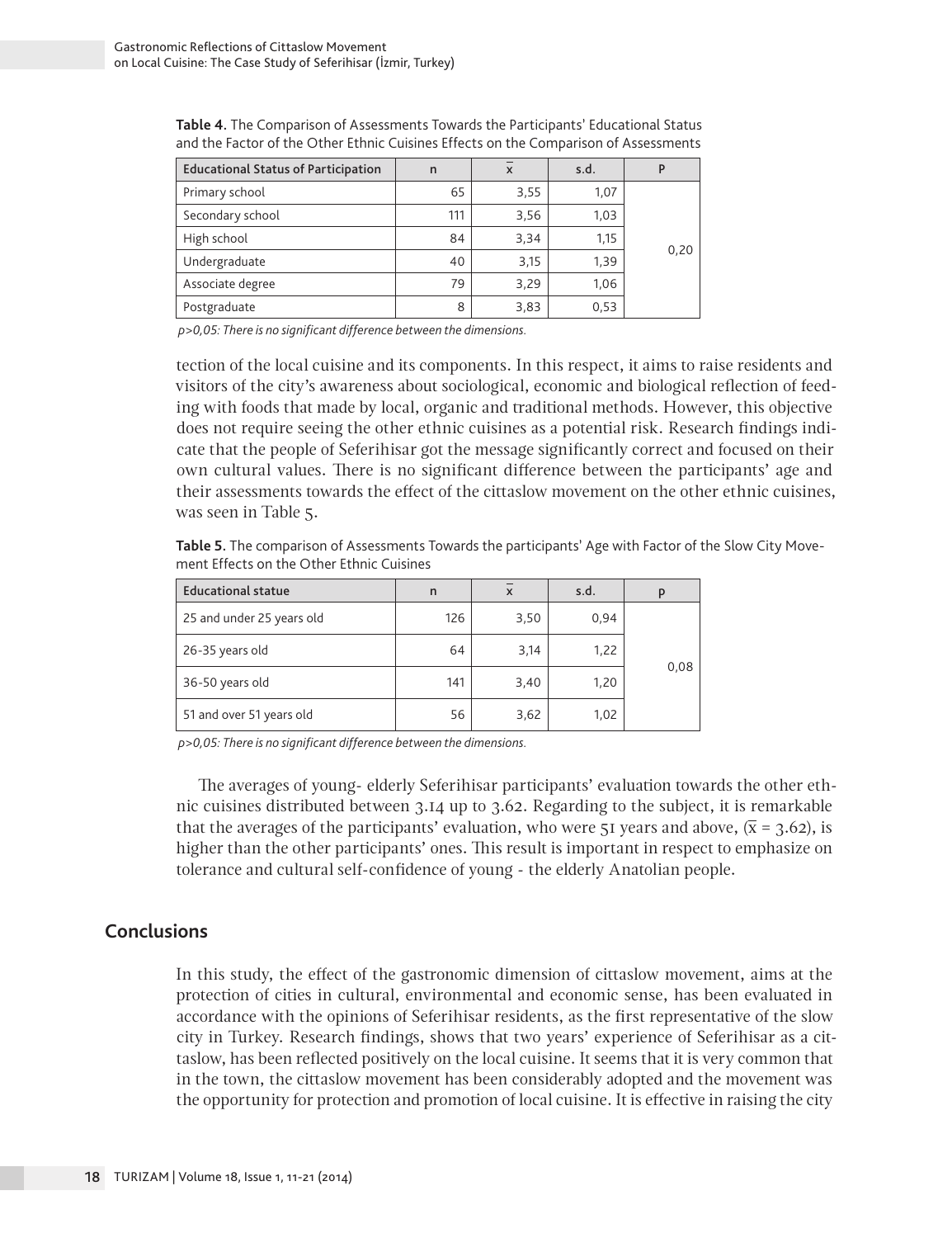residents (especially students) awareness about disadvantages of fast food-style feeding and the advantages of feeding that produced by local, organic and traditional methods.

Among the opportunities offered by the cittaslow movement for the farmers of Seferihisar there are acceleration of the process of transition to organic farming, production by natural methods and in season and directly selling of products to consumers at the village markets, without the need for the agent. Regarding to the subject, the vegetable gardens, created for students at primary schools has been very effective in raising their awareness towards the production of vegetables by nature, soil and natural methods.

The events related to the slow food dimension of the cittaslow philosophy constitute the substructure of alternative tourism types such as; gastronomy and wine tourism. Therefore, cittaslow are registered destination for gastronomic and wine tourism. Thus, the assessments of participants towards the expression of "Being Seferihisar as a cittaslow is an opportunity for city to organize local culinary -themed tours in it" was realized at the level of  $\bar{x} = 4.17$ .

The cittaslow movement brings the many advantages to the city, as well as, it brings various disadvantages. Seferihisar after getting the right to be a cittaslow in November 2009, it has gained popularity in both national and international scales. The increase of interest in the city has led to increase of town population at record levels.

On the other hand, branding of the city with the patent of the cittaslow has caused an increase in the prices of food and beverage sector. Indeed, the average  $(\bar{x} = 3.06)$  of expression regarding to "I think that being Seferihisar as a cittaslow did not cause an increase in the prices of foodstuffs, which are local production" showed that this expression is the most negative one among the other statements in the questionnaire. As stated above, it is clear that being Seferihisar as a cittaslow has the positive effect related to the gastronomy as well as, it is an important opportunity for the city's promotion and local development. On the other hand, it is important to develop short and long term projects for the prevention of unplanned construction, caused by excessive population growth.

## **References**

- Aymankuy, Y., & Sarıoğlan, M. (2007). Yiyecek-içecek felsefesi ve beslenme alışkanlığının geliştirilmesine yönelik bir model önerisi. Paper presented at the 1th National Gastronomy Symposium & Artistic Activities, Antalya, Turkey.
- Barkat, S., M., & Vermignon, V. (2006). Gastronomy tourism: A comparative study of two French regions : Brittany and la martinique. Paper presented at Sustainable Tourism with Special Reference to Islands and Small States Conference, Malta.
- Chi, J. (2010). Slow Food and the Network Approach to Development. *Journal of International Service*,19(2), 83-97.
- Ciğerim, N. (1999). Kapadokya yöresi mutfağı. In Proceedings of 2000'li Yıllara Girerken Kapadokya'nın Turizm Değerlerine Yeniden Bir Bakış Hafta Sonu Semineri VI, Nevşehir, Turkey.
- Davis, M., & McBride, A. (2008). The state of American cuisine. A White Paper Issued by the James Beard Foundation Based on Surveys Conducted as Part of the 2007 James Beard Foundation's Taste America National Food Festival.
- Deneault, M. (2002). Acquiring a taste for cuisine tourism. *Ontario: A Product Development Strategy*, Ottava.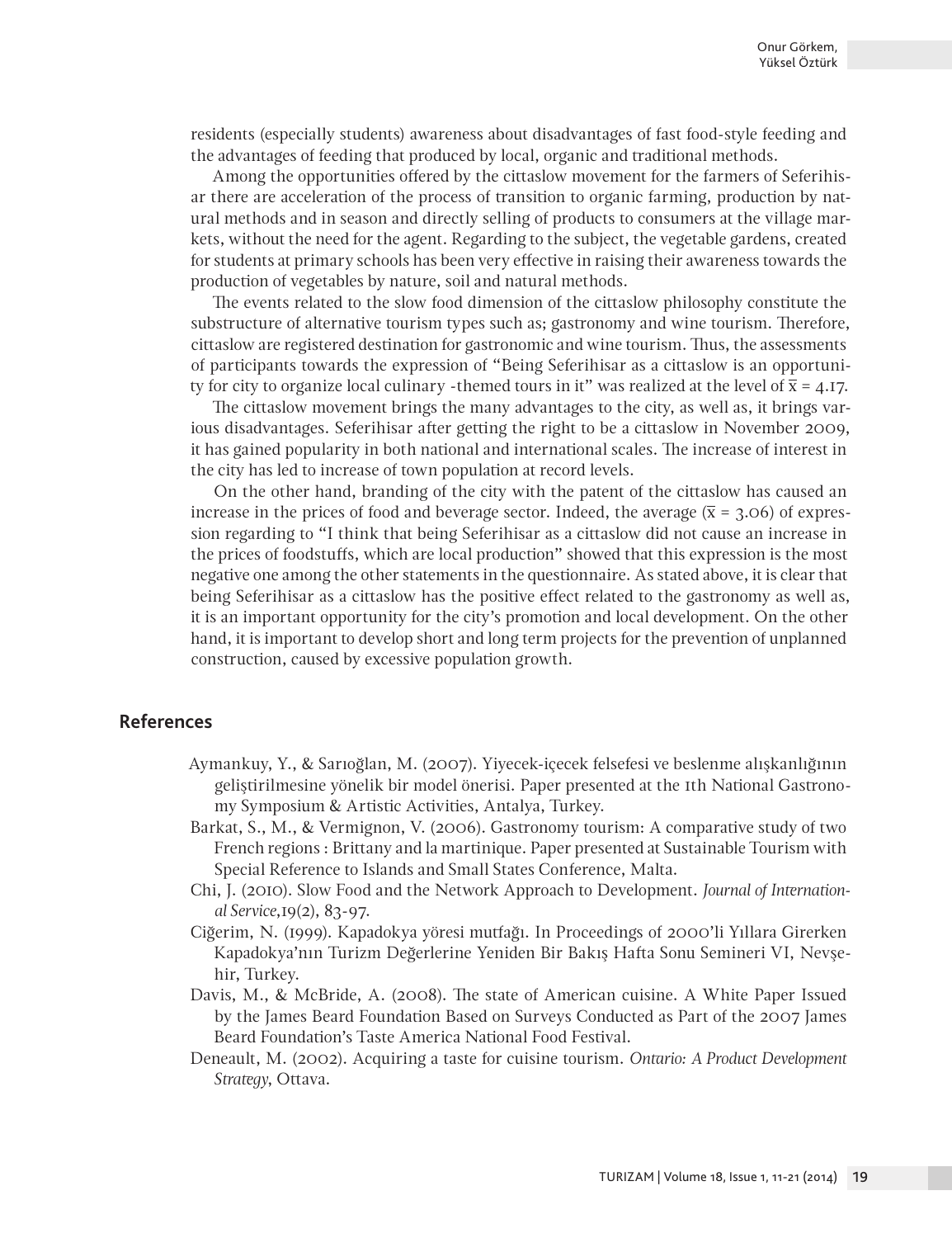- Donadio, R. (2009). A Walled City in Tuscany Clings to Its Ancient Menu'. *The New York Times*. Retrieved February 16, 2011, from http://www.nytimes.com/2009/03/13/world/ europe/13 lucca. html.
- Donati, K. (2005). The pleasure of diversity in slow food's ethics of taste. *Food, Culture and Society*, 8, 227-242.
- DPT. (2003). Ulusal gıda ve eylem planı I. aşama çalışması. Ulusal gıda ve beslenme stratejisi çalışma grubu raporu. No: 2670, Ankara, Turkey
- Fox, R. (2007). Reinventing the gastronomic identity of Croatian tourist destinations. *Hospitality Management*, 26, 546-559.
- Göktan, H. B. (2000). Osmanlı Mutfağı. Şekerbank Yayınları, İstanbul, Turkey.
- Günerhan, A. S., Erdem, Ü., & Günerhan H. (2010). *Çevre ve Enerji Açısından Yavaş Şehir Hareketinin Gelişimi*. Retrieved January 12, 2011, from http://www.mmo.org.tr/resimler/ dosya\_ ekler/92ea 5eb97cbf51f\_ek.pdf? dergi=1045.
- http://www.cittaslowseferihisar.org/index.php?option=com\_content&view=article&id=64&Itemid=63. Retrieved February 10, 2011.
- http://www.seferihisar.bel.tr/index.php?view=article&id=402%3Akoypazari&format=pdf&option=com\_ content&Itemid=402. Retrieved February 01, 2011.
- http://www.slowfood.com/international/2/our-philosophy. Retrieved February 14, 2011.
- http://www.slowfood.com/international/4/where-we-are#risultati. Retrieved February 23, 2011.
- http://www.slowfood.com/international/8/abc-of-slow-food?session=query\_session: B 2 F5B 14209caf33B63xPq31563E3. Retrieved March 09, 2011.
- http://www.yerelgundem.com/haberler/273117/seferihisarin\_nufusu\_artti.html. Retrieved February 12, 2011.
- Kivela, J., & Crotts, J. (2006). Tourism and gastronomy: gastronomy's influence on how tourists experience a destination. *Jornal of Hospitality & Tourism Research* 30 (3), 354-377.
- Koçak, N. (1997). Yiyecek içecek işletmelerinde toplam kalite yönetimi, Unpublished PHD thesis, University of Dokuz Eylül, Izmir, Turkey.
- Labelle, J. (2004). A recipe for connectedness: bridging production and consumption with slow food. *Food, Culture and Society* 7 (2), 81-96.
- Laudan, R. (2004). Slow food, the French terroir strategy, and culinary modernism: an essay review. *Food, Culture and Society* 7 (2), 133-149.
- Long, L. M. (2004). Culinary Tourism. University Press of Kentucky, Lexington.
- Mayer, H., & Knox, P. (2010). Small-town sustainability: prospects in the second modernity'*, European Planning Studies* 18 (10), 1545–1565.
- Meneley, A. (2004). Extra virgin olive oil and slow food. *Anthropologica* 46 (2), 165-176.
- Miele, M., & Murdoch, J. (2002). The practical aesthetics of traditional cuisines: slow food in Tuscany*. Sociologia Ruralis* 42 (4), 312-328.
- Molz, J. G. (2007). Eating difference: the cosmopolitan mobilities of culinary tourism. Space and Culture 10 (1), 77-93.
- Okumuş, B., Okumuş, F., & McKercher, B. (2007). Incorporating local and international cuisines in the marketing of tourism destinations: the cases of Hong Kong and Turkey. *Tourism Management* 28, 253-261.
- Öztürk, Y. & Görkem, O. (2011). Cittaslow Hareketinin Yerel Mutfağa Etkileri: Seferihisar Örneği. Paper presented at the 5th National Gastronomy Symposium & Artistic Activities, Antalya, Turkey.